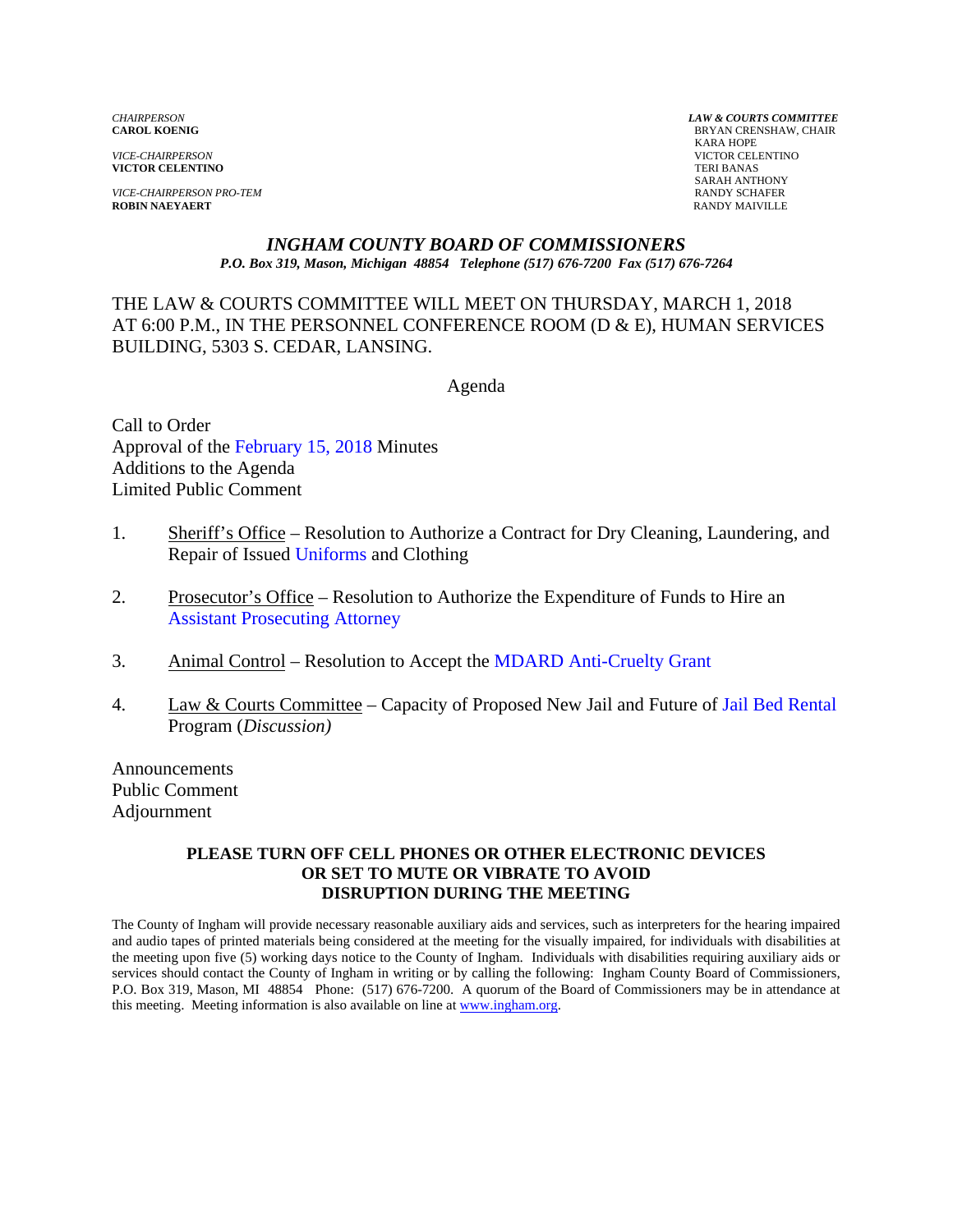### LAW & COURTS COMMITTEE February 15, 2018 Draft Minutes

<span id="page-1-0"></span>

| <b>Members Present:</b> | Crenshaw, Banas, Hope, Celentino, Anthony, and Maiville                       |
|-------------------------|-------------------------------------------------------------------------------|
| Members Absent:         | <b>Schafer</b>                                                                |
| <b>Others Present:</b>  | Sheriff Scott Wriggelsworth, Andy Bouck, Teri Morton, Liz Noel, and<br>others |

The meeting was called to order by Chairperson Crenshaw at 6:00 p.m. in Personnel Conference Room D & E of the Human Services Building, 5303 S. Cedar Street, Lansing, Michigan.

## Approval of the February 1, 2018 Minutes

MOVED BY COMM. ANTHONY, SUPPORTED BY COMM. MAIVILLE, TO APPROVE THE MINUTES OF THE FEBRUARY 1, 2018 LAW AND COURTS COMMITTEE MEETING.

THE MOTION TO APPROVE THE MINUTES CARRIED UNANIMOUSLY. Absent: Commissioner Schafer

#### Additions to the Agenda

5. Update on the Indigent Defense Commission

Limited Public Comment

None.

MOVED BY COMM. MAIVILLE, SUPPORTED BY COMM. BANAS, TO APPROVE A CONSENT AGENDA CONSISTING OF THE FOLLOWING ITEMS:

- 1. Homeland Security and Emergency Management Resolution to Authorize Purchase of Outdoor Warning Siren from West Shore Services
- 2. Sheriff's Office
	- a. Resolution to Authorize Purchase of Replacement Batteries and Microphones for Sheriff Portable Radios
	- b. Resolution to Authorize a Contract with PJ's Towing Service for Ingham County Sheriff's Office Vehicles and Seized Property or Evidence
	- c. Resolution to Authorize an Amendment to a Current Contract with the Michigan Department of Human Services for Transport Services of Specific Juveniles by Sheriff's Deputies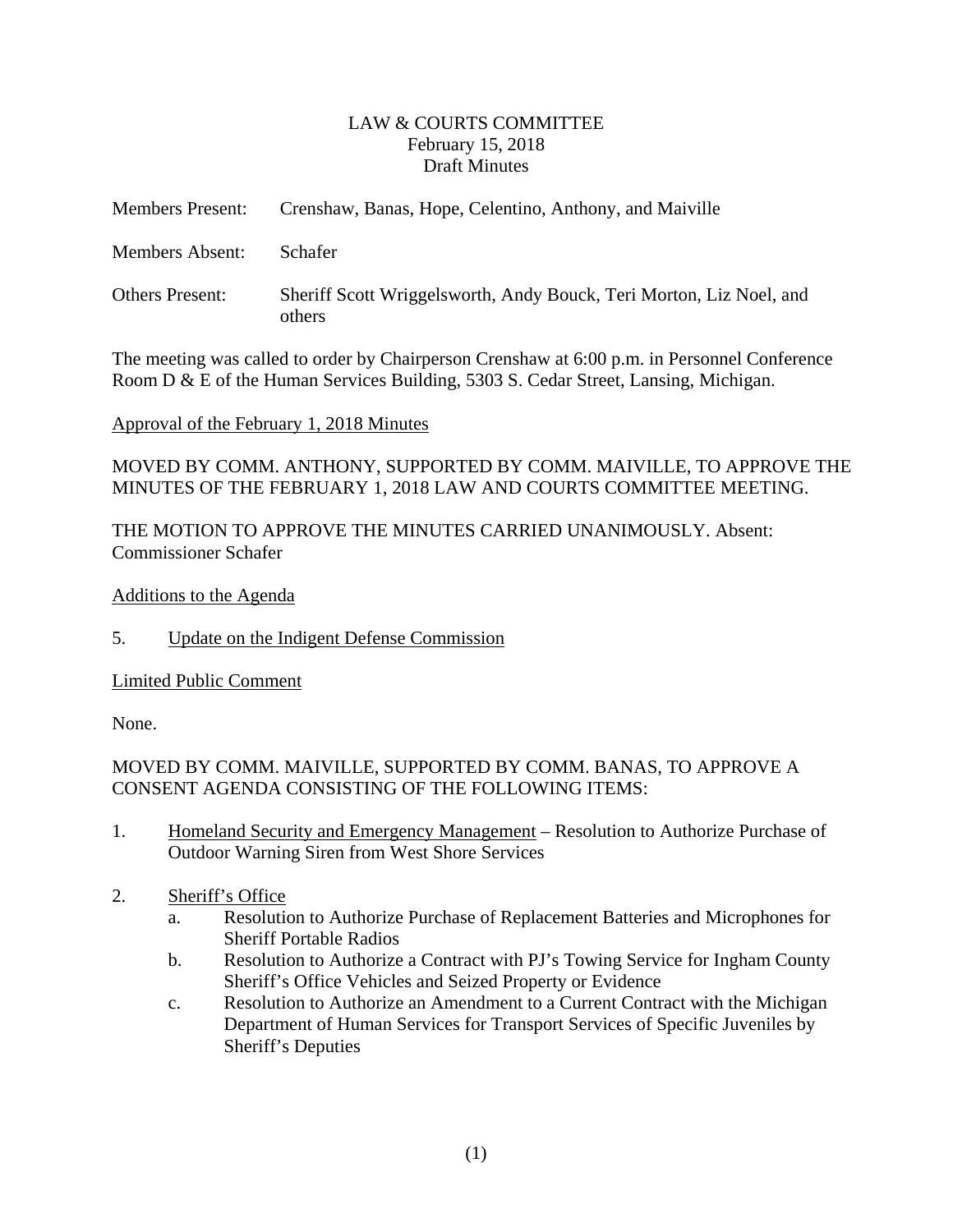3. Controller's Office – Resolution Authorizing Continuation Funding for Jail-Based Break Out Programming from Wellness, InX

# THE MOTION CARRIED UNANIMOUSLY. Absent: Commissioner Schafer

THE MOTION TO APPROVE THE ITEMS ON THE CONSENT AGENDA CARRIED UNANIMOUSLY. Absent: Commissioner Schafer

4. Law & Courts Committee – Draft Language for Justice Complex Millage Question (*Discussion*)

Chairperson Crenshaw introduced the draft language and distributed a copy of the language to the Committee. He stated Commissioner Grebner had been charged with reviewing and crafting draft language.

# Discussion.

Commissioner Hope stated she thought the list of adjectives on the fourth line of the draft language, where it read "be more sanitary, humane, and efficient to staff," should also include "safer" or "more secure." She further stated she thought that the language regarding the programming was too specific, as it might be the case that opioid abuse was not as big of a problem later down the line of the millage.

Chairperson Crenshaw stated his edits had been based off of the Controller's draft language from before the Board Leadership meeting, but then at the Board Leadership meeting, there had been a discussion about making the language more broad and vague.

Commissioner Celentino suggested using the term "substance abuse" in the ballot question language.

Commissioner Hope stated she thought the language should be vaguer. She further stated she thought that having the full name of Community Mental Health Advisory of Clinton, Eaton and Ingham Counties might be confusing for people, so she suggested that the language refer to the agency as "Community Mental Health."

# Discussion.

Commissioner Anthony stated she thought that the language stating "be more sanitary, humane, and efficient to staff," should also include people in the jail, because the biggest consumer of the jail was the public, and those were voters' family members in the jail and working with the courts. She further stated that one phrase she and other Commissioners had been using when referring to the Justice Complex was "public safety," which she did not see in the draft language and she thought there should be a line somewhere in the ballot language that used the phrase.

Commissioner Anthony stated that the term "public safety" in millages seemed to resonate with voters, and voters would have a deeper understanding of what they were voting on.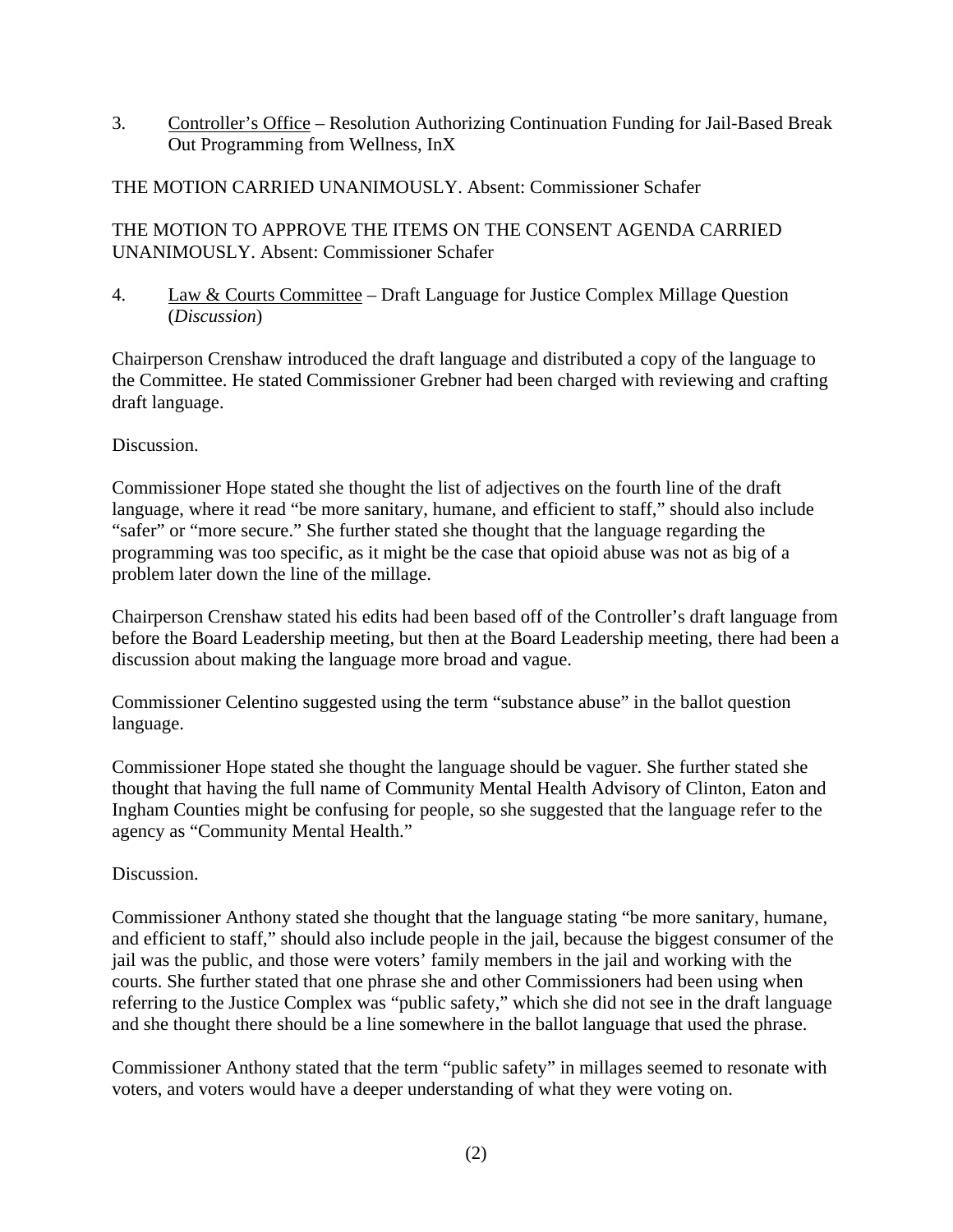# Discussion.

Commissioner Anthony suggested that the Committee ask Commissioner Grebner to add a line about public safety to the ballot language.

Commissioner Banas if the language regarding the battling of "substance use disorders, including opioid and other narcotic addictions," was removed, she wanted to make sure it was replaced with something that made it clear to people what the County wanted to do.

Chairperson Crenshaw stated he thought the Committee could give their suggestions to Commissioner Grebner, so he knew which direction they were thinking of going in.

#### Discussion.

Sheriff Scott Wriggelsworth stated he thought the ballot language should eliminate the phrasing about "substance use," and just say "addictions," because people would understand that and people with addictions who supported the millage would still vote for the millage if that language was used.

Commissioner Banas stated when ballot language confused voters, they tended to lose support for the issue. She further stated she thought that the post-release success programming was a social-services-type term and she was not sure what they were going for there, but she thought the language could be more specific so the public would understand.

#### Discussion.

Commissioner Hope stated she thought the Committee should wait to see what Commissioner Grebner came up with, as he might come up with something more vague and inclusive of all of the programs.

Teri Morton, Deputy Controller, stated she knew the draft ballot language had mentioned treatment addiction disorders, but some of the testimony that the Committee had heard at their previous meetings was about treating mental health in general. She further stated the mention of Community Mental Health might imply that more mental health issues would be covered.

Commissioner Banas stated she thought the ballot language needed to be specific that these programs involved mental health services. She further stated she thought a point about "jail reentry" would be easier for people to understand.

Commissioner Banas suggested that more verbs and direct structure should be used in the ballot language, so it was not just passive language and it was easier for people to understand because most people did not read at upper reading levels anymore.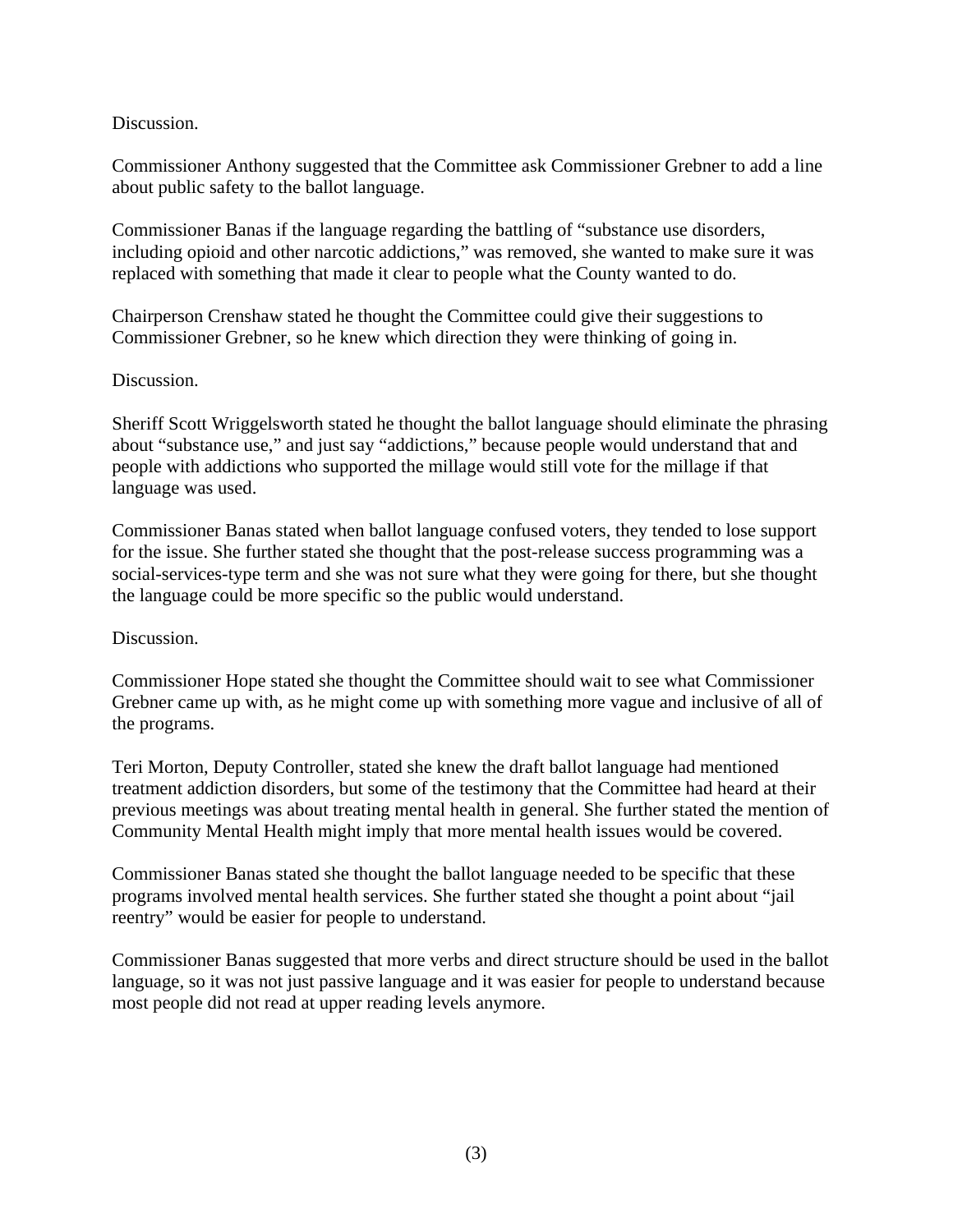Chairperson Crenshaw stated he noticed that the draft ballot language was all in one paragraph and he had tried to break it up, but it was too busy and he was not sure how many voters would read the whole question.

Commissioner Anthony asked if it was necessary to break out the Sheriff's Administrative Office and the jail separately in the ballot language.

Sheriff Wriggelsworth stated he thought the Committee could take out the word "Administrative," because the building would have detective's office and training rooms as well as administrative offices.

Commissioner Banas asked Sheriff Wriggelsworth if he had suggested language for programming.

Sheriff Wriggelsworth stated he thought the phrase "reduce recidivism" could be used in the ballot language instead of "post-release success" programs.

Discussion.

Commissioner Hope suggested language that would be vaguer, but mention that the County would expand programming to help people to return to the community, including mental health services and substance abuse treatment. She stated the Pretrial Services programming had also been looked into by the Committee, and while it might be a separate issue that the Committee did not want to discuss right now, bail was a pertinent issue in the social justice community.

Commissioner Hope stated that the use of Pretrial Services could reduce the number of people that needed a cash bail.

Sheriff Wriggelsworth suggested that the effect of Pretrial Services should be kept out of the ballot language and messaging, as the County might lose support for the millage from some current supporters of a new jail.

Discussion.

Chairperson Crenshaw stated the ballot language might not mention Pretrial Services reducing bail, but the Commissioners could use that talking point in discussions and when they were educating the public.

Discussion.

Ms. Morton stated Pretrial Services could also fall under "reducing recidivism."

Commissioner Banas stated she thought it was important that the ballot language be specific in terms of battling addictions and addressing mental health.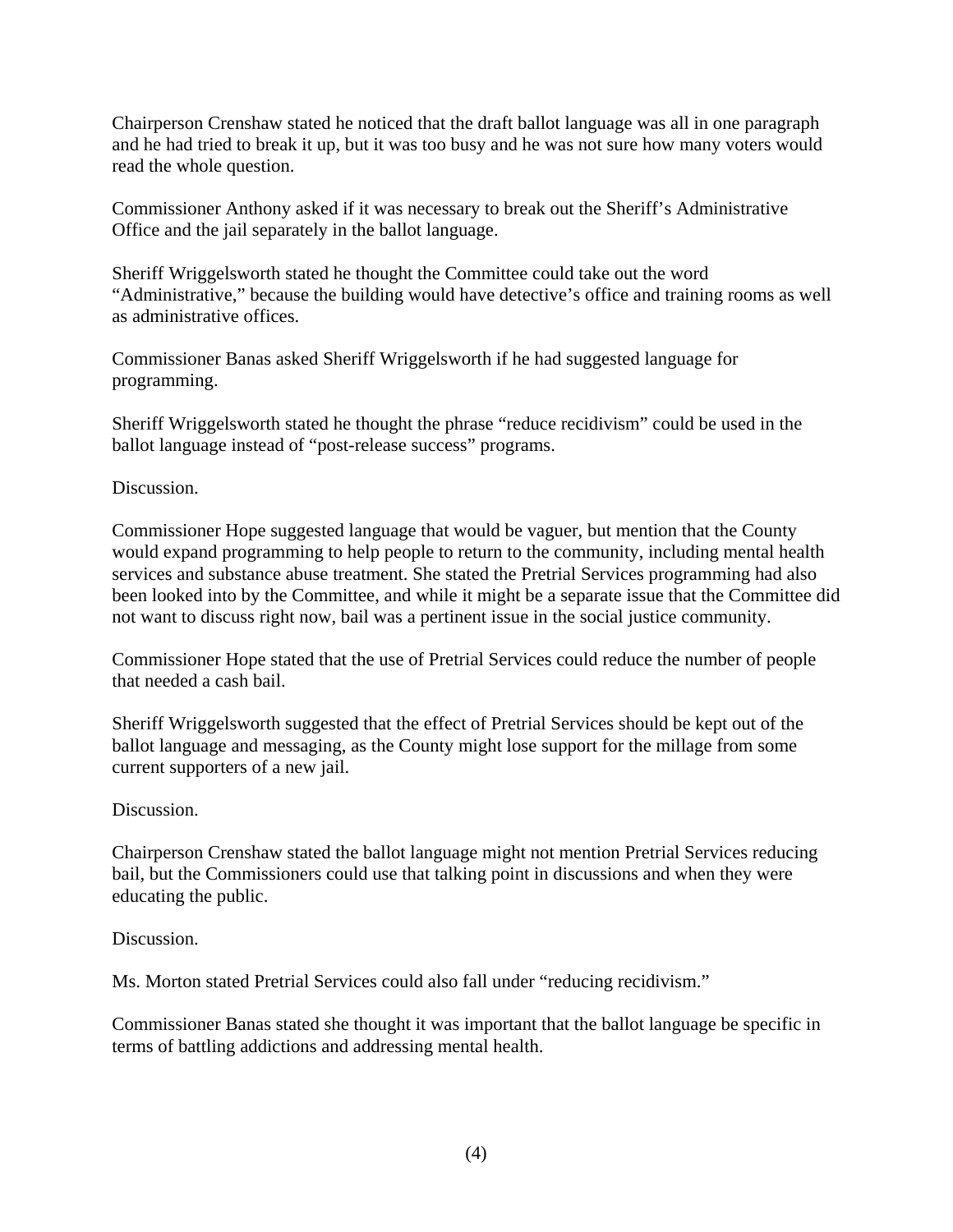Chairperson Crenshaw stated he thought there was a consensus that the language mentioning "addictions" should be included, but not the specific type of programming that would be included.

Commissioner Anthony stated she thought the Committee should ask Commissioner Grebner if there should be another word in the ballot language title before "programming," to indicate the holistic approach to programming.

### Discussion.

Chairperson Crenshaw stated Ms. Morton would draw up the points the Committee had discussed at the meeting, and then send them to him and copy the Committee to see if there were any objections before he and Ms. Morton set up a meeting with Commissioner Grebner.

## Discussion.

Chairperson Crenshaw stated he did not think the March 15, 2018 Committee meeting would be too soon to have draft language, because they would have make adjustments as things came up. He further stated he wanted to make sure the ballot language was concrete when it was presented to the Board of Commissioners and the voters.

## Discussion.

Commissioner Anthony asked in the event that the August ballot question did not pass, if there was a consensus to put a ballot question on the November ballot.

Chairperson Crenshaw stated the plan was if the August ballot question did not pass, then the Board of Commissioners would hold a special meeting on August 13, 2018 to determine the bllot language.

Commissioner Anthony asked if there would be a Committee meeting before the August 13, 2018 Board of Commissioners meeting to discuss ballot language.

Ms. Morton stated there would only be a full Board of Commissioners meeting, because of the timing between the August Election and the deadline for putting ballot questions on the November ballot.

# Discussion.

Sheriff Wriggelsworth asked if the Committee had discussed the use of public funds to market the ballot question. He further stated he understood that the Board of Commissioners could educate the public on the ballot question, but they could not say whether the public should vote for or against.

Chairperson Crenshaw stated he thought there needed to be a request for proposal if there was going to be any marketing of the ballot question.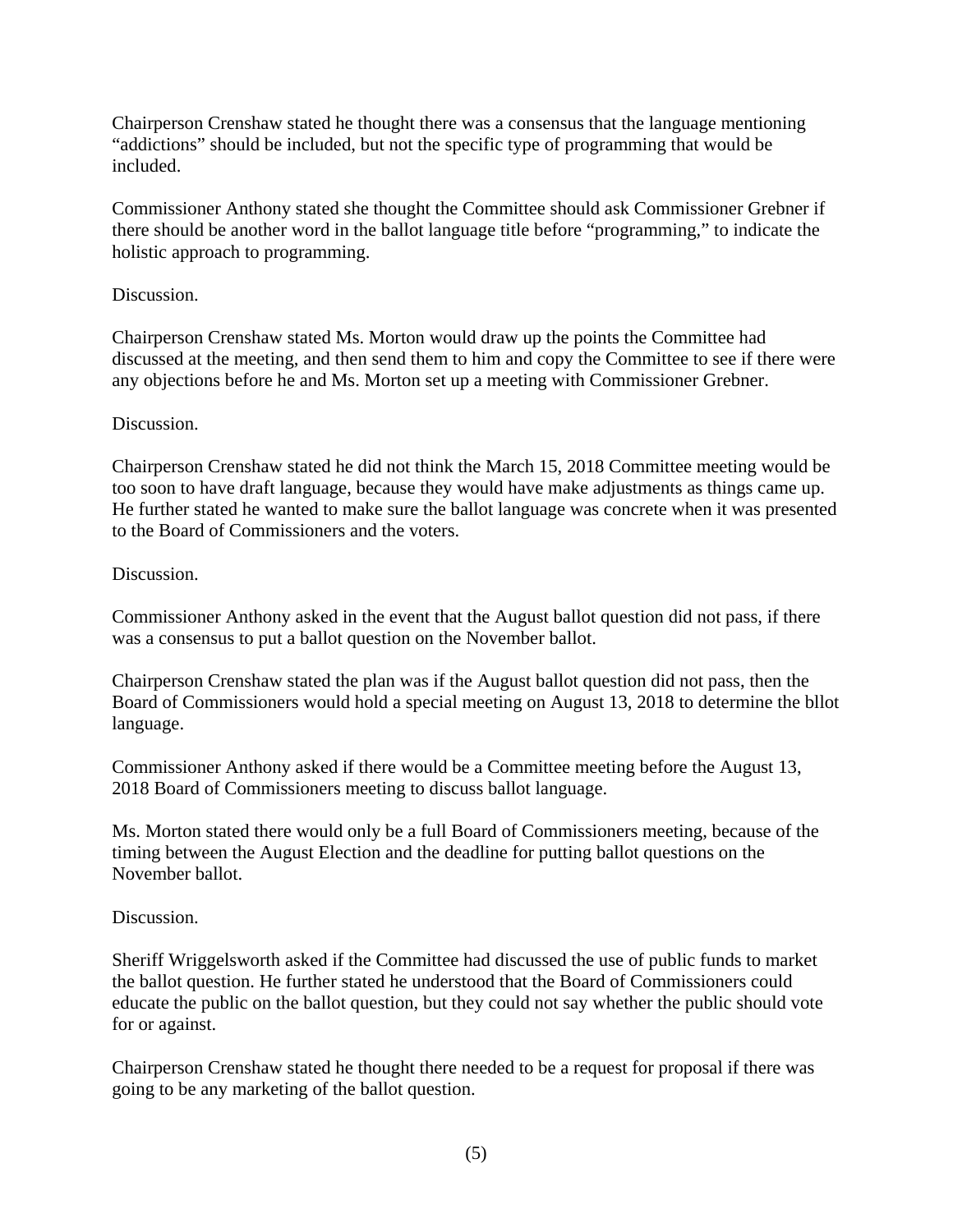# Discussion.

Ms. Morton asked Sheriff Wriggelsworth how much a County-wide mailing would be.

Sheriff Wriggelsworth stated he did not remember how much it would be, but he estimated it would cost about \$15,000.

Commissioner Anthony asked if the Committee was comfortable spending money on marketing the ballot question.

Sheriff Wriggelsworth stated otherwise, the ballot question would be marketed by word of mouth and holding information sessions.

Commissioner Anthony stated she recalled there was usually a "Friends of" committee that could raise money to promote the ballot question.

Discussion.

Commissioner Anthony asked if there was a precedent for spending County money on marketing a ballot question.

Ms. Morton stated she did not think there was a precedent, but she believed legal counsel had given Sheriff Wriggelsworth approval.

Discussion.

Commissioner Hope asked where the County money would come from if the ballot question was marketed.

Ms. Morton stated the money would come from the contingency account.

Commissioner Banas stated she thought the County needed to educate the public about the ballot question. She further stated whenever a school millage came up in her area, there was an organization that sent out publications regarding it, which was needed, because the public was not expected to be needing it.

Commissioner Banas stated there was not enough media around as there had been previously to educate the public. She further stated she thought the County would be doing a public service to educate them on the issue.

Commissioner Banas stated she thought there were certain interest groups, like attorney associations and advocacy groups that the County could go to, to help with the cost of outreach. She further stated the County could also put together a committee of community leaders and influencers to recognize that this was an important development for the County and have them involved in outreach and help pay for these materials.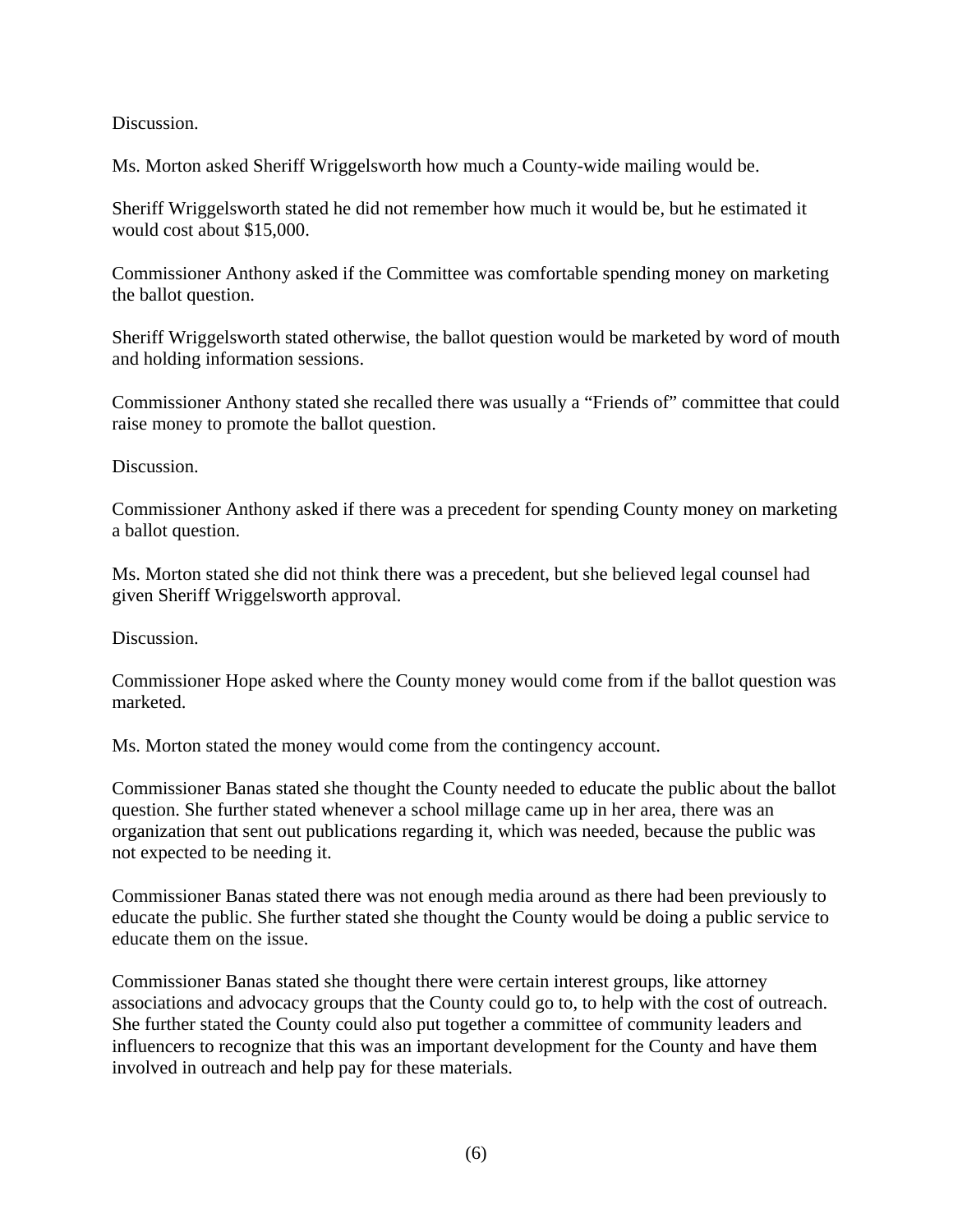Commissioner Celentino stated as far as he could recall, most ballot questions had had "Friends of" committees, and he did not remember doing something from the County's money. He further stated this was a decision the Board of Commissioners should have a discussion about, and he did not feel comfortable making a decision about taking money out of contingency in Committee.

Commissioner Celentino stated there needed to be a consensus from Commissioners, as the law was that educational awareness could be done by the County, but he wanted to make sure people not on this Committee knew this could come about by possibly discussing it at the next Board Leadership meeting.

Commissioner Maiville stated this was a primary election, so it was not going to be a big turnout. He further stated there were resources that could tell them who would be likely to turn out.

Commissioner Hope stated she thought there should be a joint caucus meeting, or have a Democratic Caucus discussion and invite the Republican Caucus because that would be quicker than waiting until a Board Leadership meeting. She further stated that a "Friends of" committee would be out of the Board of Commissioners' purview, and it would be up to a citizen or the Sheriff to recruit people to be involved.

Discussion.

Chairperson Crenshaw stated the joint caucus meeting would likely happen March 13, 2018.

Commissioner Anthony stated she hoped the Commissioners learned from last year's best practices about how to educate the public. She further stated the County had put together the State of the County, written an op-ed, educated municipal officials, put out a community newsletter, and went on local radio stations in order to educate the public about that ballot question.

Commissioner Anthony stated she hoped staff and leadership were looking at the marketing in a comprehensive way in order to be adequately advocating for the ballot question. She further stated that the Board of Commissioners were the biggest advocates for the ballot question aside from the Sheriff's Office.

Chairperson Crenshaw stated the Board of Commissioners had put on "Coffee with Commissioners" for the ballot question in November 2017. He asked Sheriff Wriggelsworth if he thought people would come to a "Coffee with Commissioners" at the Sheriff's Office.

Sheriff Wriggelsworth stated he did not know if people would show up for a "Coffee with Commissioners" event, but his staff was doing a lot of outreach for the jail, going to township meetings, and holding events and tours at the jail. He further stated he thought that the marketing of ballot question might be able to be done by word of mouth without a "Friends of" group raising money.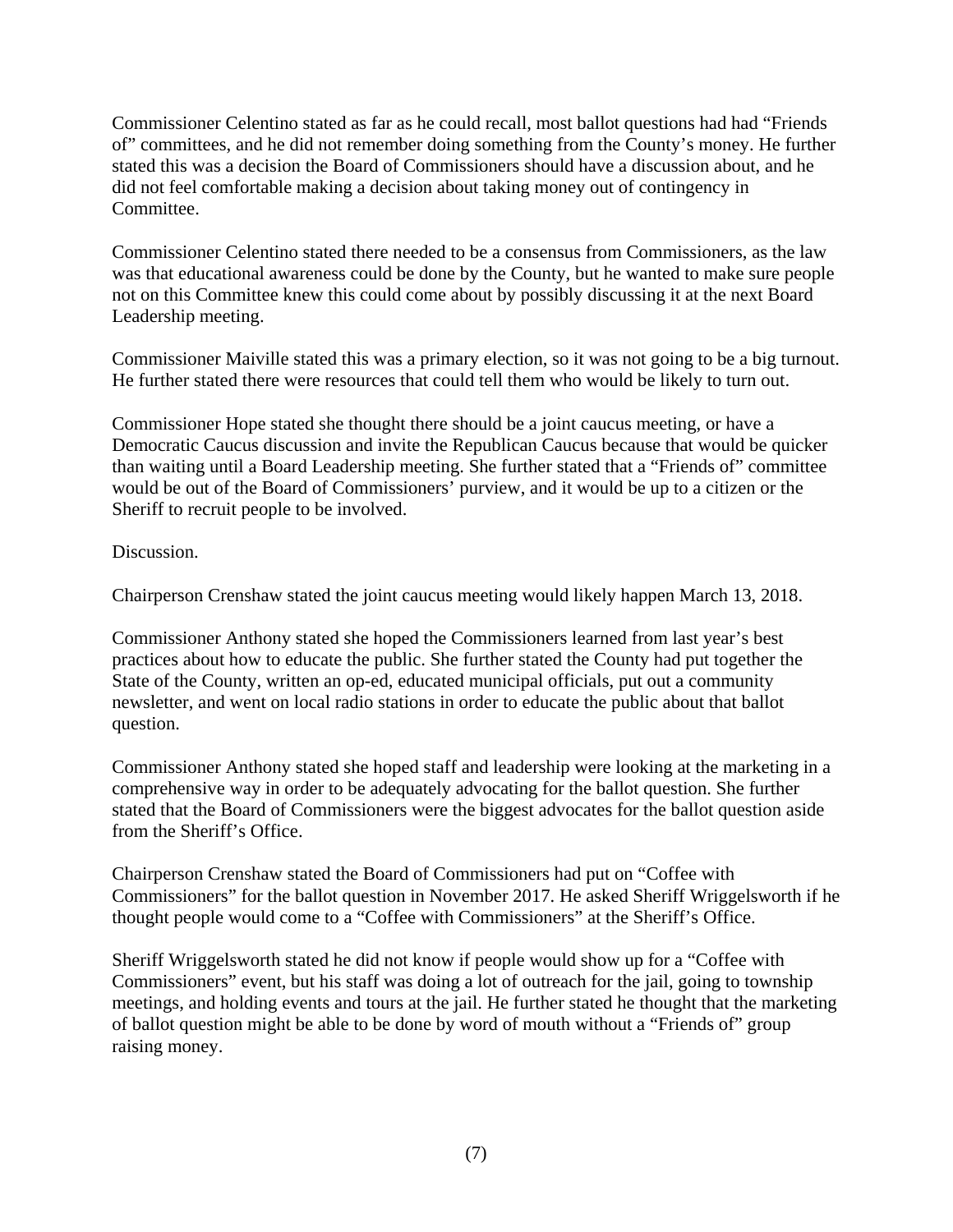Commissioner Anthony stated she hoped Commissioners would be thinking about this marketing in a comprehensive way.

Commissioner Maiville stated that media stakeholders were important, and the Lansing State Journal was one of the larger ones in the area that they should reach out to and explain why this was happening, rather than having them be negative about it.

Chairperson Crenshaw stated he knew that the Chamber of Commerce and people at Michigan State University (MSU) had previously taken a tour of the jail.

Sheriff Wriggelsworth stated he was meeting with the Chamber of Commerce next week, and they seemed to be on board. He further stated he was not sure about who the people at MSU were.

Discussion.

Commissioner Banas stated she thought inviting the media in and offering an opportunity to hear the pitch and the needs of the County and to answer questions with all of them, would be helpful. She further stated once the County had its messaging and talking points and rationale laid out, then they could present it to the media.

Commissioner Banas stated she thought something similar could happen with community leaders, who could talk to many other people in course of their days, to help sell the ballot question in a primary election that would not have a large turnout. She further stated that she thought people would feel impressed if they were sent a letter calling them a community leader, and it would end up developing supporters.

Commissioner Maiville stated the trip to the Muskegon jail was excellent to see what a new jail could look like. He asked if there was another facility closer by, so people could see what the County wanted to do with the jail.

Sheriff Wriggelsworth stated his office was putting together a presentation comparing the County jail to the Livingston County jail, because that was an amazing facility that would be comparable to what a new County jail would look like.

Discussion.

Commissioner Anthony asked who was going to come up with a plan to market the ballot question, so it did not fall through the cracks.

Chairperson Crenshaw stated it would be a joint effort between himself, staff, and Sheriff Wriggelsworth.

Commissioner Celentino stated the planning should also include the Chairperson of the Board of Commissioners.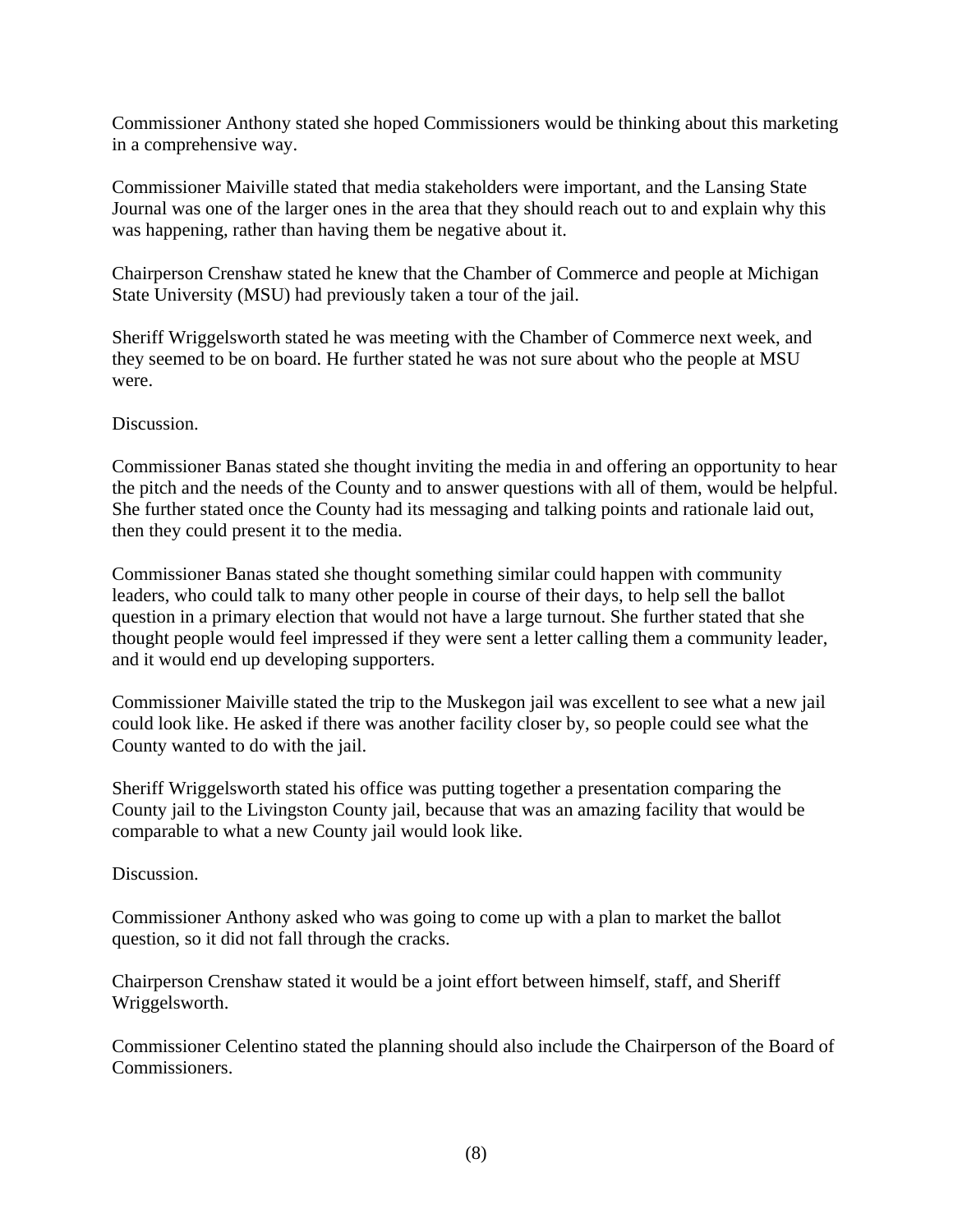Discussion.

Commissioner Anthony stated she thought the outreach plan could happen simultaneously with the language being drafted.

Chairperson Crenshaw stated they would try to have the plan completed by the middle of March.

Discussion.

Commissioner Banas stated there were public relations firms that were very generous in the area, and suggested Sheriff Wriggelsworth could get coffee with them, and figure out how to best reach out to the community.

# Discussion.

Commissioner Hope stated it might help to have dollar figures associated with a marketing campaign when presenting the plan to the caucus.

Commissioner Maiville stated Commissioners probably knew people who would have an idea of who would vote in this election and how much it would cost for outreach.

Discussion.

# 5. Update on the Indigent Defense Commission

Ms. Morton stated that the Michigan Indigent Defense Commission (MIDC) had accepted the County's plan, but had rejected the County's cost analysis, as they had some questions about it. She further stated a lot of counties were in the same situation, but MIDC had been impressed with how forward-thinking the County's plan was.

Ms. Morton stated the main thing from the plan was that MIDC did not agree to pay for an addition of a meeting space at District Court, because there was no place to put it within the current building. She further stated she would submit an amended cost analysis by the deadline on Tuesday.

Ms. Morton stated Sheriff Wriggelsworth had received an email about a rumor that the State was going to make the County pay for half of the costs. She further stated if that was the case, then she did not think the County would be required to implement the plan if the State was not paying for it.

# Announcements

None.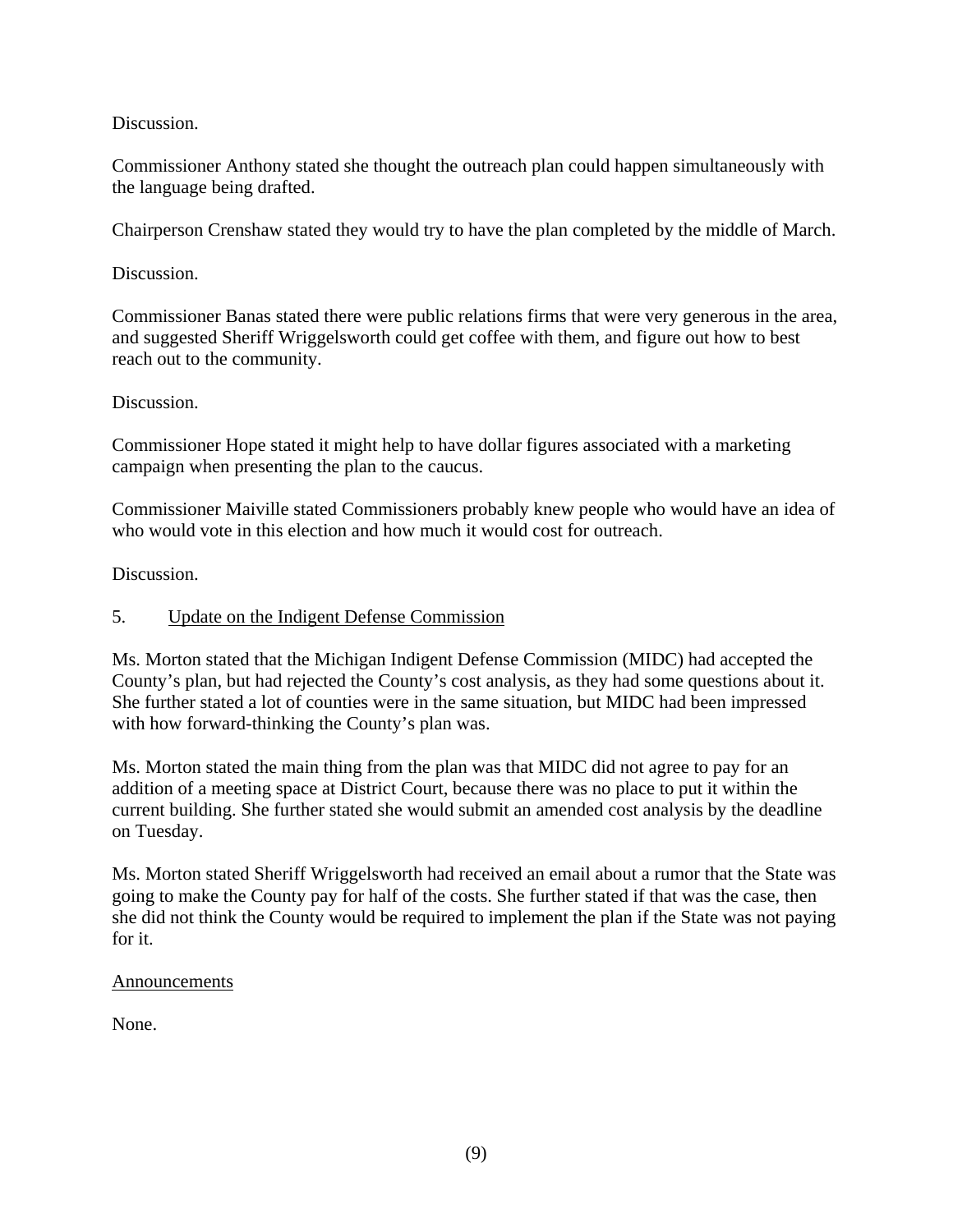# Public Comment

None.

Adjournment

The meeting was adjourned at 6:52 p.m.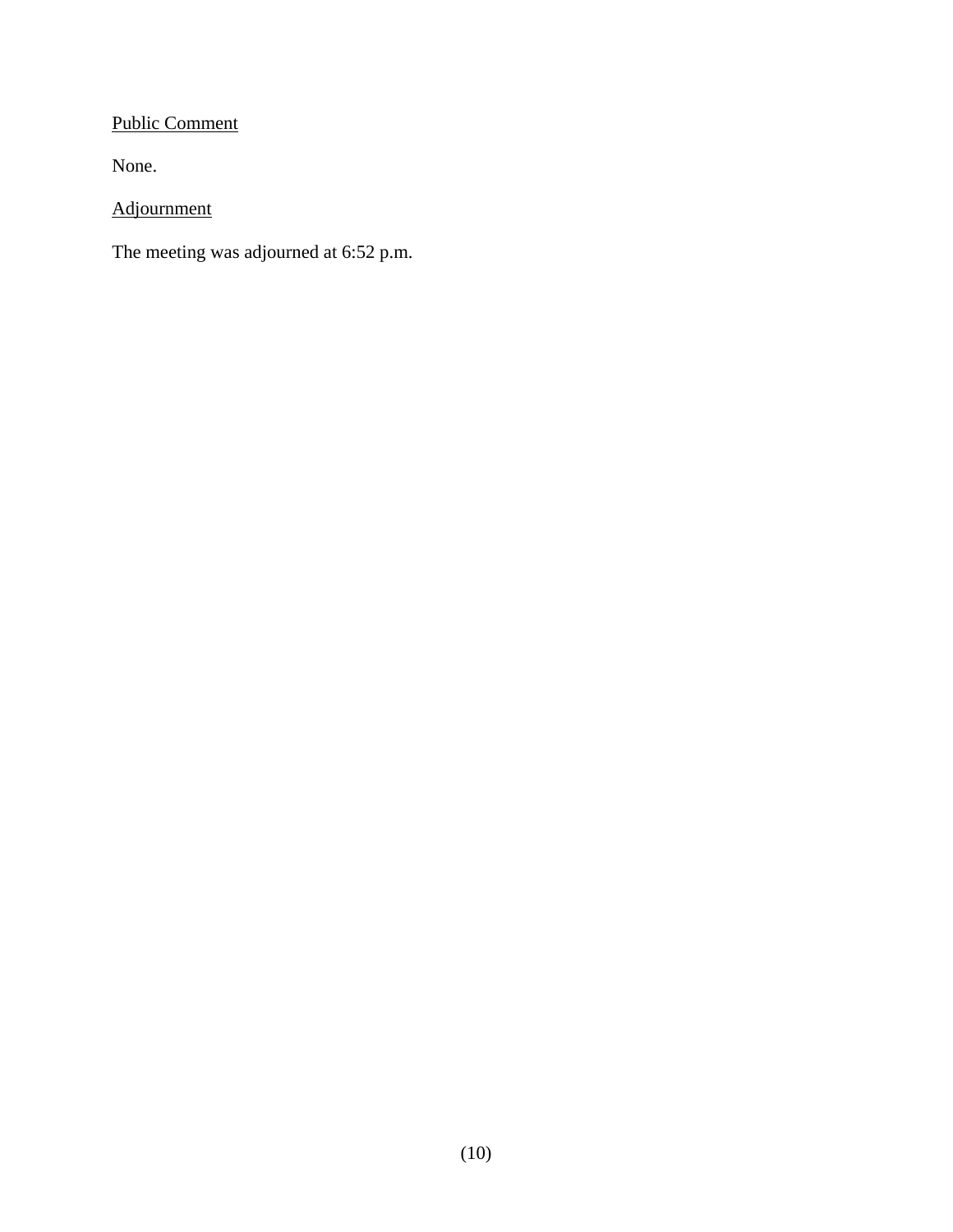# **MARCH 1, 2018 LAW & COURTS AGENDA STAFF REVIEW SUMMARY**

# **RESOLUTION ACTION ITEMS:**

# **The Deputy Controller recommends approval of the following resolutions:**

*1. Sheriff's Office – Resolution to Authorize a Contract for Dry Cleaning, Laundering, and Repair of Issued Uniforms and Clothing* 

The Ingham County Sheriff's Office requires all Law Enforcement and Corrections personnel to wear issued uniforms and clothing in the performance of their duties. The Sheriff's Office currently compensates individuals in the Law Enforcement Unit and the Supervisors Unit at a rate of \$425.00 annually and the Corrections Unit at a rate of \$300.00 annually for such cleaning and repairs pursuant to the collective bargaining agreements. The current collective bargaining agreements permit the transfer of this individual compensation to a contractor for providing such services. A request for proposal resulted in two respondents, and after an assessment of cost and available locations, the Ingham County Sheriff's Office seeks to contract with Baryames Cleaners for the requested services. This resolution will authorize the Sheriff's Office to contract with Baryames Cleaners for services involving dry cleaning, laundering, and garment repair for issued or required uniforms and clothing.

# *2. Prosecutor's Office – Resolution to Authorize the Expenditure of Funds to Hire an Additional Assistant Prosecuting Attorney*

This resolution will authorize a transfer of up to \$76,702 from the 2018 Contingency Fund to the Prosecutor's budget to hire an Assistant Prosecuting Attorney from April 1 through December 31, 2018. The Ingham County Prosecutor's Office has seen an increase in sexual assault warrant requests due to the change of policy of some of the local police agencies requiring that every case of sexual assault be reviewed by the Ingham County Prosecutor's Office. Current staffing is not sufficient to handle the volume of cases that are necessary to be reviewed and prosecuted if authorized. Due to the time sensitive nature of the pending review of these additional criminal cases it is necessary to authorize an additional Assistant Prosecuting Attorney position. Over the remainder of the year, the Prosecutor's Office will determine what the future needs will be in reviewing and prosecuting these types of crimes.

# *3 Animal Control – Resolution to Accept the MDARD Anti-Cruelty Grant*

This resolution will approve acceptance of a grant from the Michigan Department of Agriculture and Rural Development (MDARD). This is an anti-cruelty grant from the MDARD Companion Animal Welfare Fund. The \$5,000 grant will be used to offset the cost of the animal cruelty officer's salary, which is completely funded by grants and donations.

# **DISCUSSION ITEM:**

*4. Law & Courts Committee – Capacity of Proposed New Jail and Future of Jail Bed Rental Program*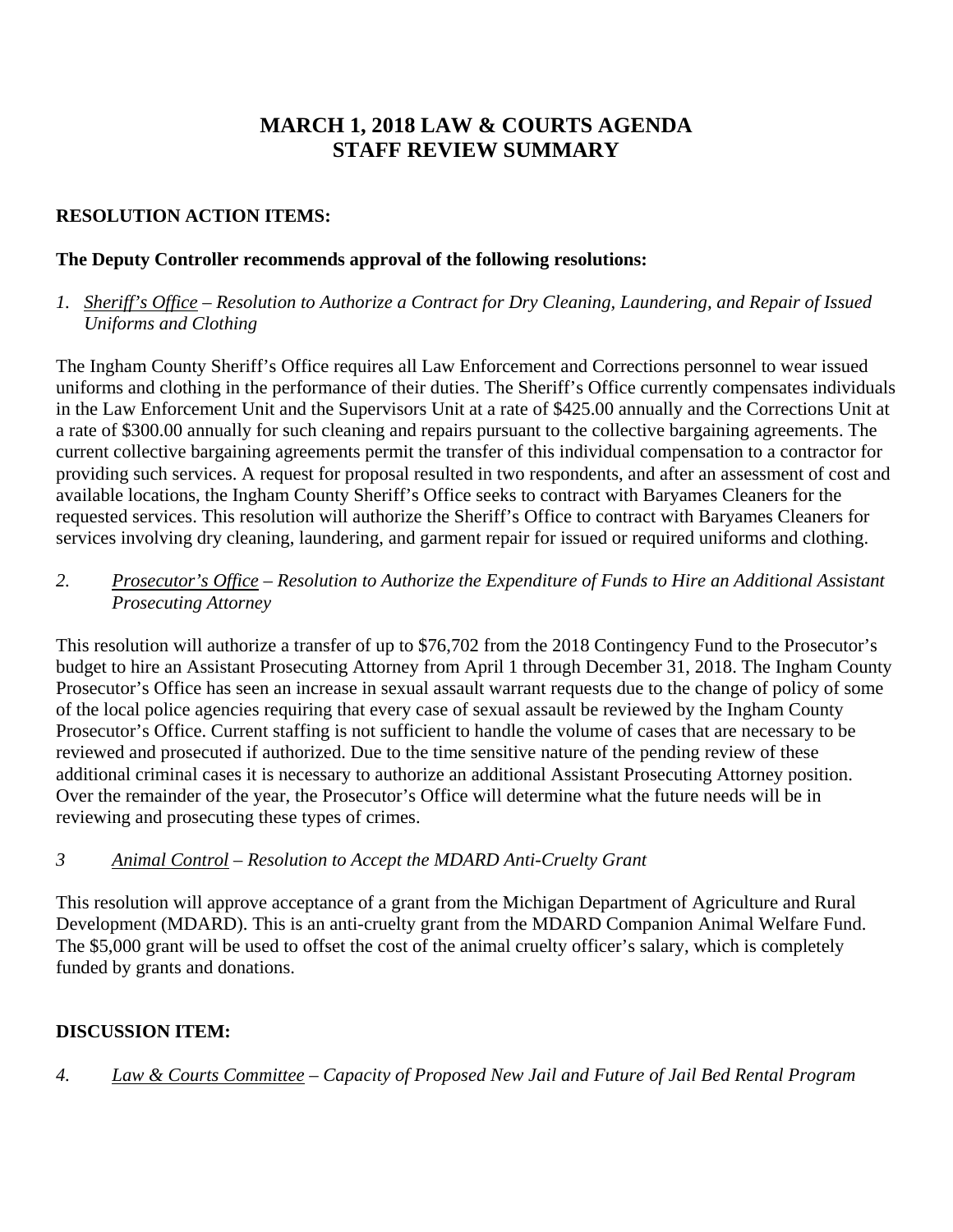<span id="page-12-0"></span>

| TO:   | Law & Courts Committee<br><b>Finance Committee</b>                                                             |
|-------|----------------------------------------------------------------------------------------------------------------|
| FROM: | Chief Deputy Jason Ferguson, Ingham County Sheriff's Office                                                    |
| DATE: | February $12^{th}$ 2018                                                                                        |
| RE:   | RESOLUTION TO AUTHORIZE A CONTRACT FOR DRY CLEANING,<br>LAUNDERING, AND REPAIR OF ISSUED UNIFORMS AND CLOTHING |

The Ingham County Sheriff's Office issues or requires uniforms and clothing items for more than140 employees. This is required to make official Law Enforcement and Corrections personnel readily identifiable to those they serve in the performance of their duties and responsibilities.

In an effort to provide a professional appearance and to maintain or extend the life of the garments, the Ingham County Sheriff's Office is seeking to provide dry cleaning, laundering, and repair services to employees who are required to maintain a uniform appearance.

RFP #15-18 resulted in Maurer's Sanitary and Baryames Cleaners as the only respondents. After an assessment of cost and available locations pursuant to the Record of Bid, the Ingham County Sheriff's Office seeks to contract with Baryames Cleaners for the requested services.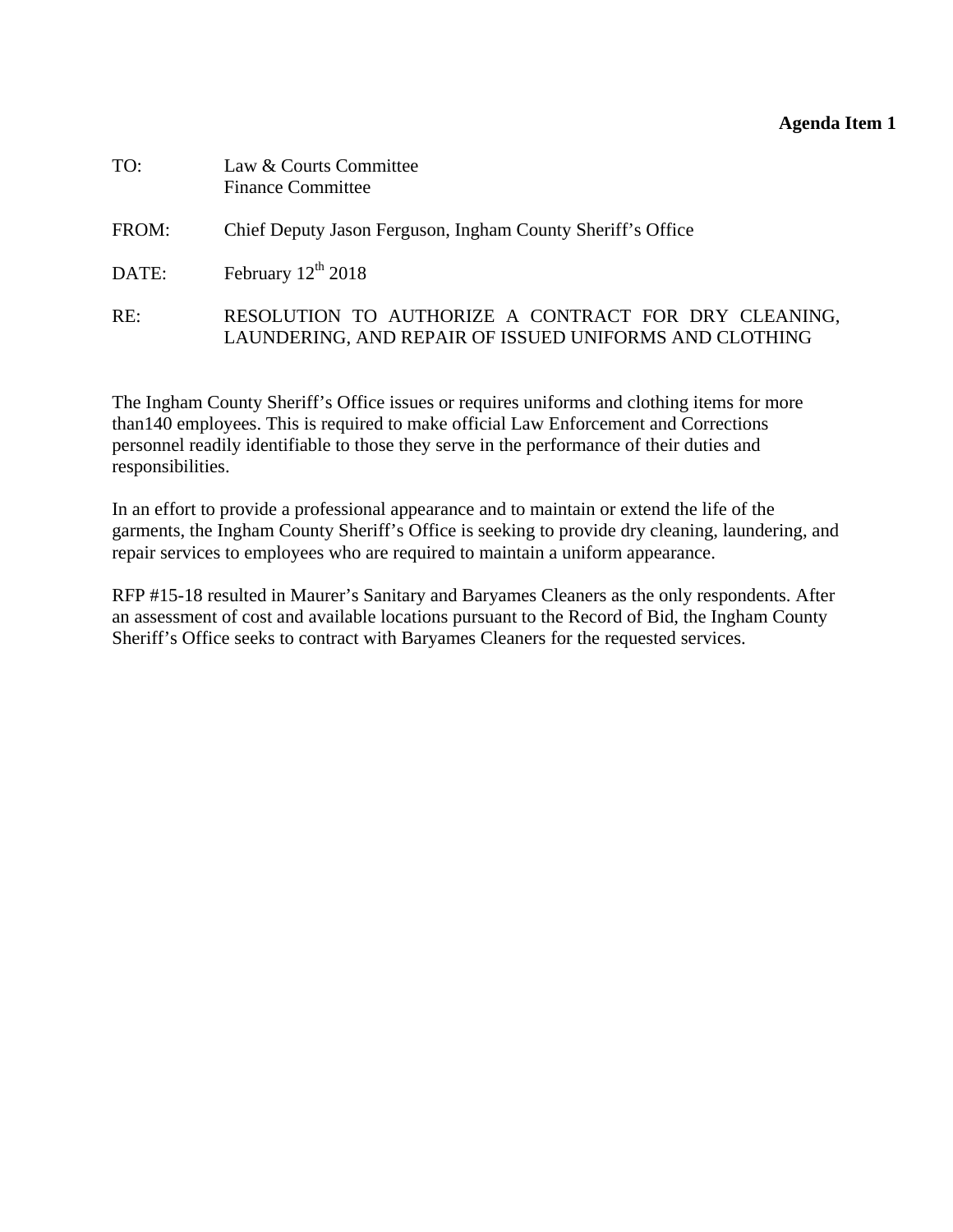| TO:   | Chief Deputy Jason Ferguson, Sheriff's Office                      |
|-------|--------------------------------------------------------------------|
| FROM: | James Hudgins, Director of Purchasing                              |
| DATE: | February 8, 2018                                                   |
| RE:   | Memorandum of performance for RFP No. 15-18: Dry Cleaning Services |

Per your request, the Purchasing Department sought proposals from qualified vendors to provide dry cleaning services for the Ingham County Sheriff's Office for a period of three years with an option for renewing for a two-year term.

The Purchasing Department can confirm the following:

| Function                   | Overall Number of   Number of Local<br><b>Vendors</b> | Vendors |
|----------------------------|-------------------------------------------------------|---------|
| Vendors invited to propose |                                                       |         |
| Vendors responding         |                                                       |         |

A summary of the vendors' costs is on the next page.

*You are now ready to complete the final steps in the process: 1) Evaluate the submissions based on the criteria established in the RFP; 2) confirm funds are available; 3) submit your recommendation of award along with your evaluation to the Purchasing Department; 4) write a memo of explanation; and, 5) prepare a resolution for Board approval.* 

*This Memorandum is to be included with your memo and resolution submission to the Resolutions Group as acknowledgement of the Purchasing Department's participation in the purchasing process.* 

*If I can be of further assistance, please do not hesitate to contact me by e-mail at jhudgins@ingham.org or by phone at 676-7309.*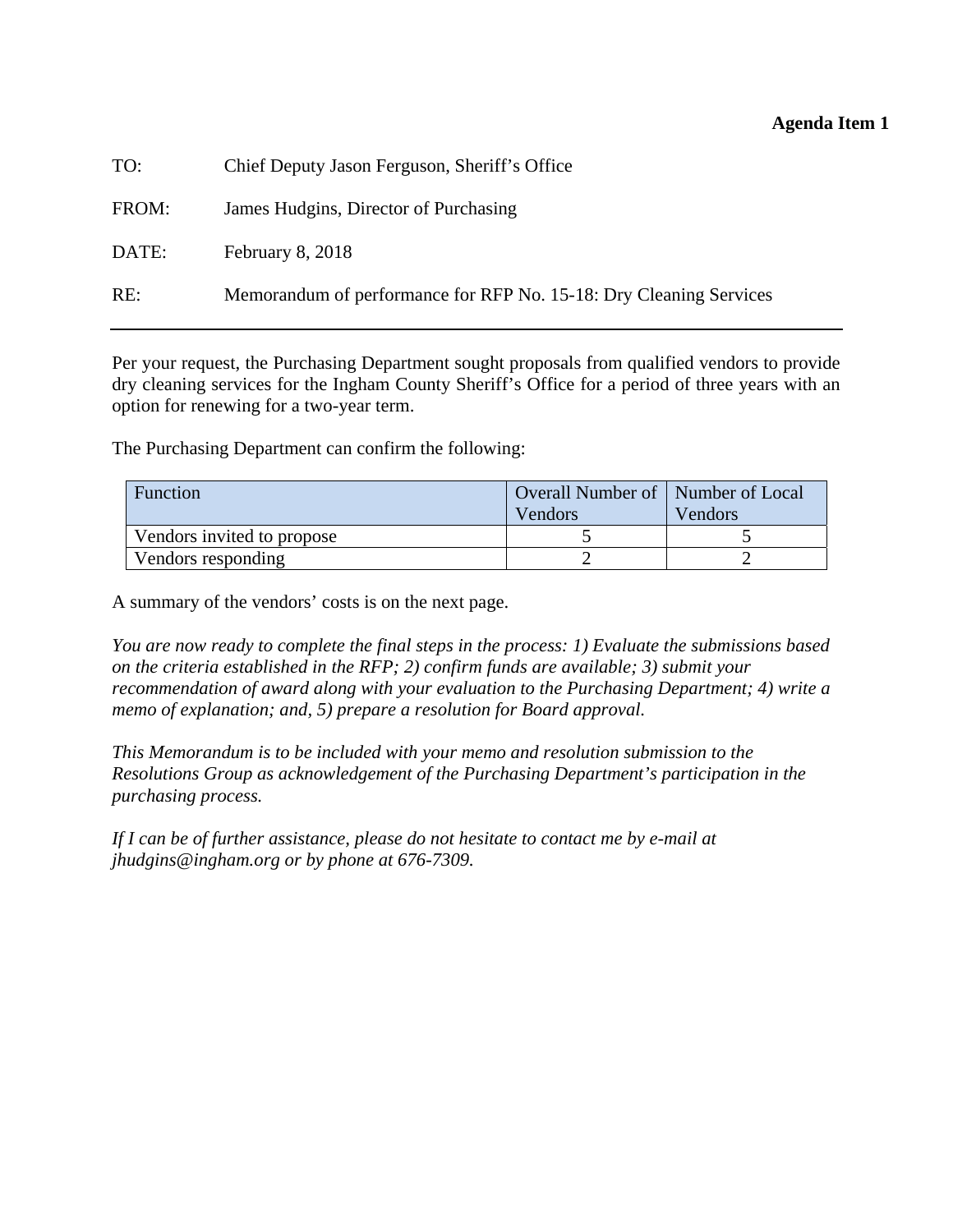| <b>Vendor Name</b>                 | <b>Baryames Cleaners</b> | <b>Maurer's Sanitary</b> |
|------------------------------------|--------------------------|--------------------------|
| <b>Local Preference</b>            | <b>Yes, Lansing</b>      | <b>Yes, Lansing</b>      |
|                                    | <b>Cleaning Fee</b>      | <b>Cleaning Fee</b>      |
| <b>Item</b>                        | <b>Each</b>              | <b>Each</b>              |
| <b>Uniform Shirt</b>               | \$3.20                   | \$3.75                   |
| <b>Uniform Trousers</b>            | \$3.20                   | \$2.75                   |
| <b>Uniform Tie</b>                 | \$2.35                   | \$2.45                   |
| <b>Uniform Sweater</b>             | \$2.85                   | \$3.50                   |
| Uniform Windbreaker                | \$5.40                   | \$5.20                   |
| <b>Uniform Utility</b>             | \$5.70                   | \$6.20                   |
| <b>Professional Civilian Suit</b>  | \$8.35                   | \$11.50                  |
| <b>Professional Civilian Pant</b>  | \$3.20                   | \$6.30                   |
| <b>Professional Civilian Shirt</b> | \$2.90                   | \$2.70                   |
| <b>Professional Civilian Skirt</b> | \$3.20                   | \$6.35                   |
| <b>Professional Civilian Tie</b>   | \$2.35                   | \$3.00                   |

# *VENDOR' COSTS*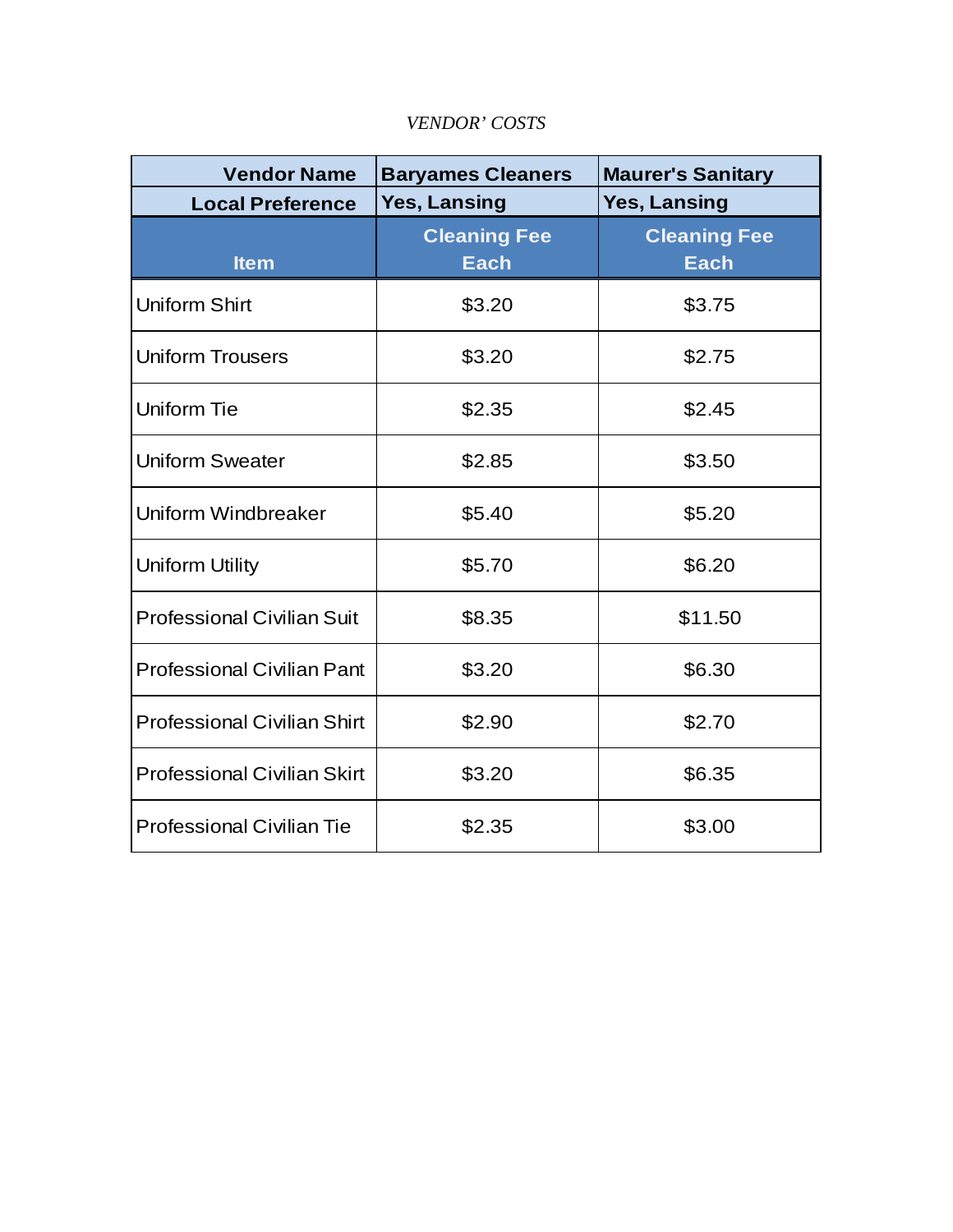### INGHAM COUNTY PURCHASING DEPARTMENT

RECORD OF BID/PROPOSAL OPEN

#### **OPENING STAMP: 02/08/18 AM 11:00 PUR**

# PACKET #15-18 Dry Cleaning Services

# Attendees - Sign by the X, and include the Company name

X None

| Vendor Name:                | Maurer's Sanitary     | <b>Baryames Cleaners</b> |
|-----------------------------|-----------------------|--------------------------|
| Local Pref:                 | Yes, Lansing          | Yes, Lansing             |
| Timestamp:                  | 01/24/18 AM 10:26 PUR | 02/07/18 PM 3:46 PUR     |
|                             | <b>Cleaning Fee</b>   | <b>Cleaning Fee</b>      |
| <b>Item</b>                 | Each                  | Each                     |
| Uniform Shirt               | \$3.75                | \$3.20                   |
| <b>Uniform Trousers</b>     | \$2.75                | \$3.20                   |
| Uniform Tie                 | \$2.45                | \$2.35                   |
| Uniform Sweater             | \$3.50                | \$2.85                   |
| Uniform Windbreaker         | \$5.20                | \$5.40                   |
| Uniform Utility             | \$6.20                | \$5.70                   |
| Professional Civilian Suit  | \$11.50               | \$8.35                   |
| Professional Civilian Pant  | \$6.30                | \$3.20                   |
| Professional Civilian Shirt | \$2.70                | \$2.90                   |
| Professional Civilian Skirt | \$6.35                | \$3.20                   |
| Professional Civilian Tie   | \$3.00                | \$2.35                   |

#### **Recorder: Julie Buckmaster**

**Witness: James Hudgins**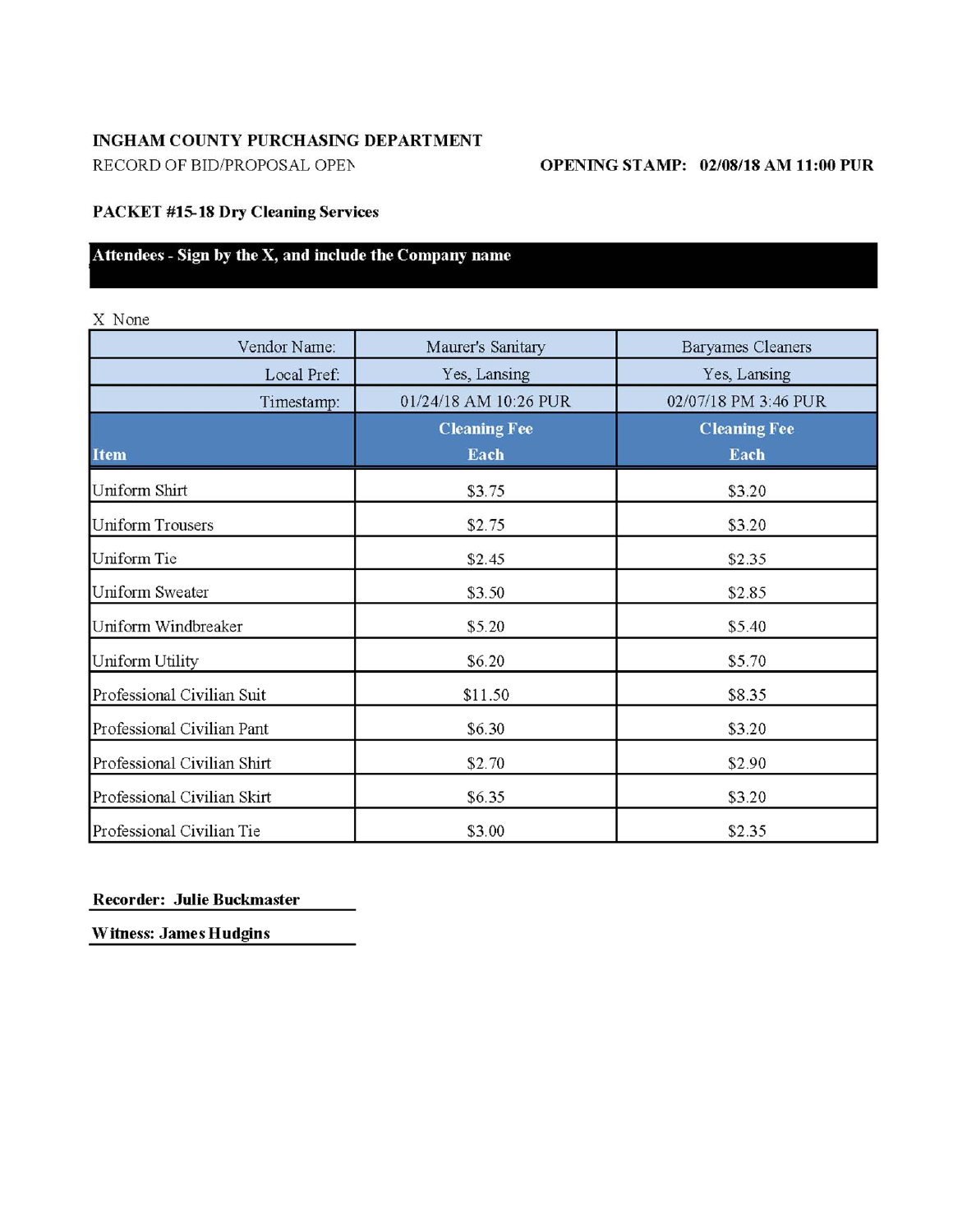Introduced by the Law & Courts and Finance Committees of the:

# INGHAM COUNTY BOARD OF COMMISSIONERS

# **RESOLUTION TO AUTHORIZE A CONTRACT FOR DRY CLEANING, LAUNDERING, AND REPAIR OF ISSUED UNIFORMS AND CLOTHING**

WHEREAS, the Ingham County Sheriff's Office requires all Law Enforcement and Corrections personnel to wear issued uniforms and clothing in the performance of their duties; and

WHEREAS, the required uniforms and clothing are routinely soiled and/or damaged as a result of the expectations and environments in which the personnel wearing the garments operate; and

WHEREAS, the Ingham County Sheriff's Office currently compensates individuals in the Law Enforcement Unit and the Supervisors Unit at a rate of \$425.00 annually and the Corrections Unit at a rate of \$300.00 annually for such cleaning and repair pursuant to the collective bargaining agreements; and

WHEREAS, the current collective bargaining agreements permit the transfer of this individual compensation to a Contractor for providing such services; and

WHEREAS, the Contractor agrees to provide the stated services at rates pursuant to the record of bid/proposal cited in RFP #15-18 (02-08-18).

THEREFORE BE IT RESOLVED, that the Ingham County Board of Commissioners hereby authorizes the Ingham County Sheriff's Office to contract with Baryames Cleaners for the above cited services involving dry cleaning, laundering, and garment repair for issued or required uniforms and clothing.

BE IT FURTHER RESOLVED, that the Chairperson of the Ingham County Board of Commissioners and the Sheriff are authorized to sign any necessary contract amendment documents consistent with this resolution and approved as to form by the County Attorney.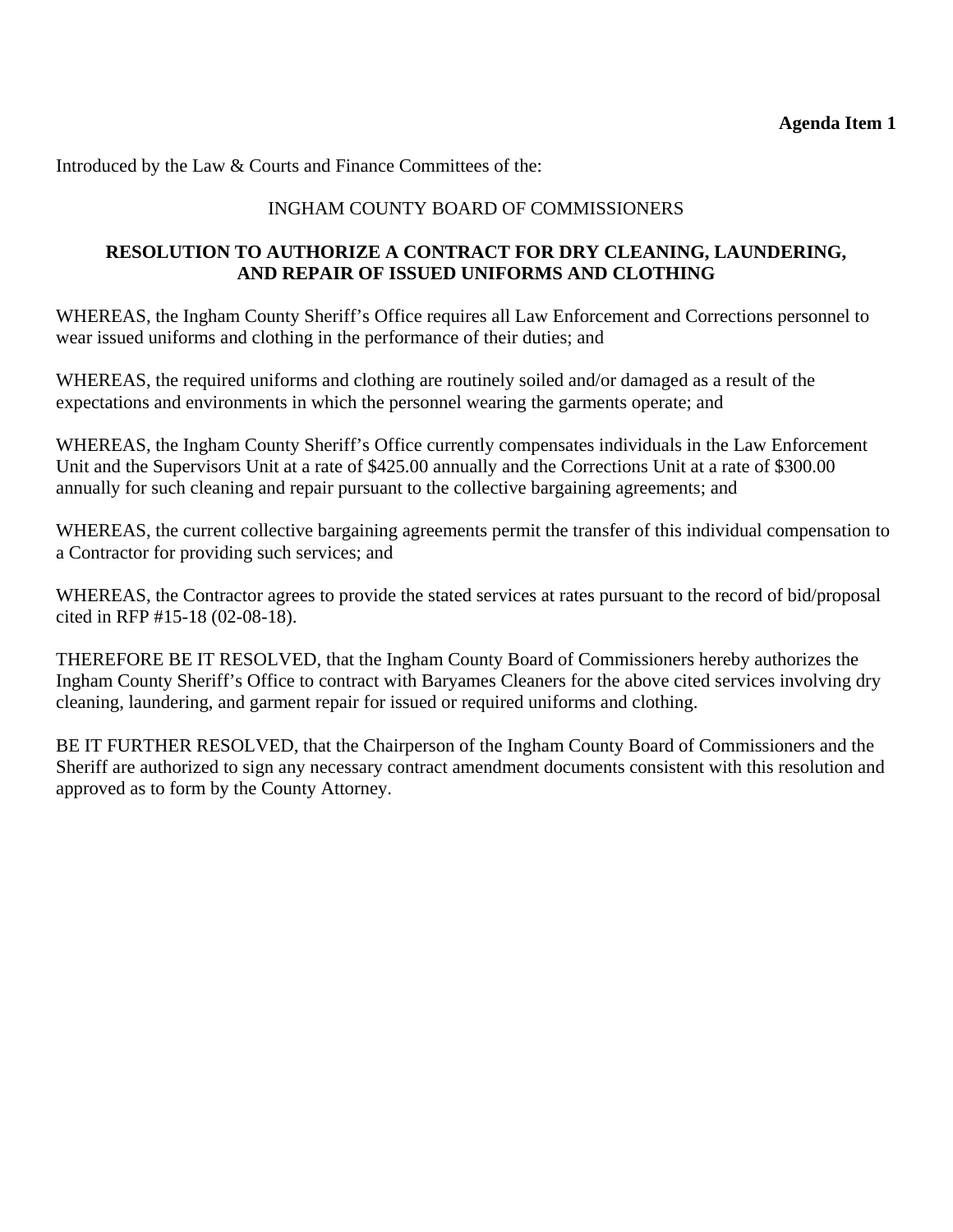<span id="page-17-0"></span>

| TO:   | Law & Courts, County Services, and Finance Committees                                                          |
|-------|----------------------------------------------------------------------------------------------------------------|
| FROM: | Lisa McCormick, Chief Assistant Prosecutor                                                                     |
| RE:   | Resolution Authorizing the Expenditure of Funds to Hire an Additional Assistant<br><b>Prosecuting Attorney</b> |
| DATE: | February 22, 2018                                                                                              |

We are requesting approval to hire an additional Assistant Prosecutor for the period of time of April 1, 2018 – December 31, 2018. This is due to the increased number of criminal sexual assault warrant requests our office is currently receiving. For example, Michigan State University Police Department indicated that they had 103 new disclosures in the past couple of weeks. We are receiving these additional requests due to a change in policy by some of the local police agencies. These agencies are now bringing every sexual assault case for us to review in order to determine if there should be charges issued. We do not have the current staff to handle these complicated and sophisticated requests. Due to the nature of these requests, it is also imperative that these requests are handled in a timely fashion by an experienced prosecutor. Due to the experience necessary for this type of review, we are seeking approval to hire the Assistant Prosecutor at Step 3. The cost including salary and fringe benefits will be \$76,702.00. We believe that we can assume the costs of the computer expenses, supplies and any other necessary expenses out of our current 2018 budget.

We believe hiring an Assistant Prosecutor from April 1, 2018 – December 31, 2018 will allow us to review these cases and also determine what our future needs are in reviewing and prosecuting these types of crimes.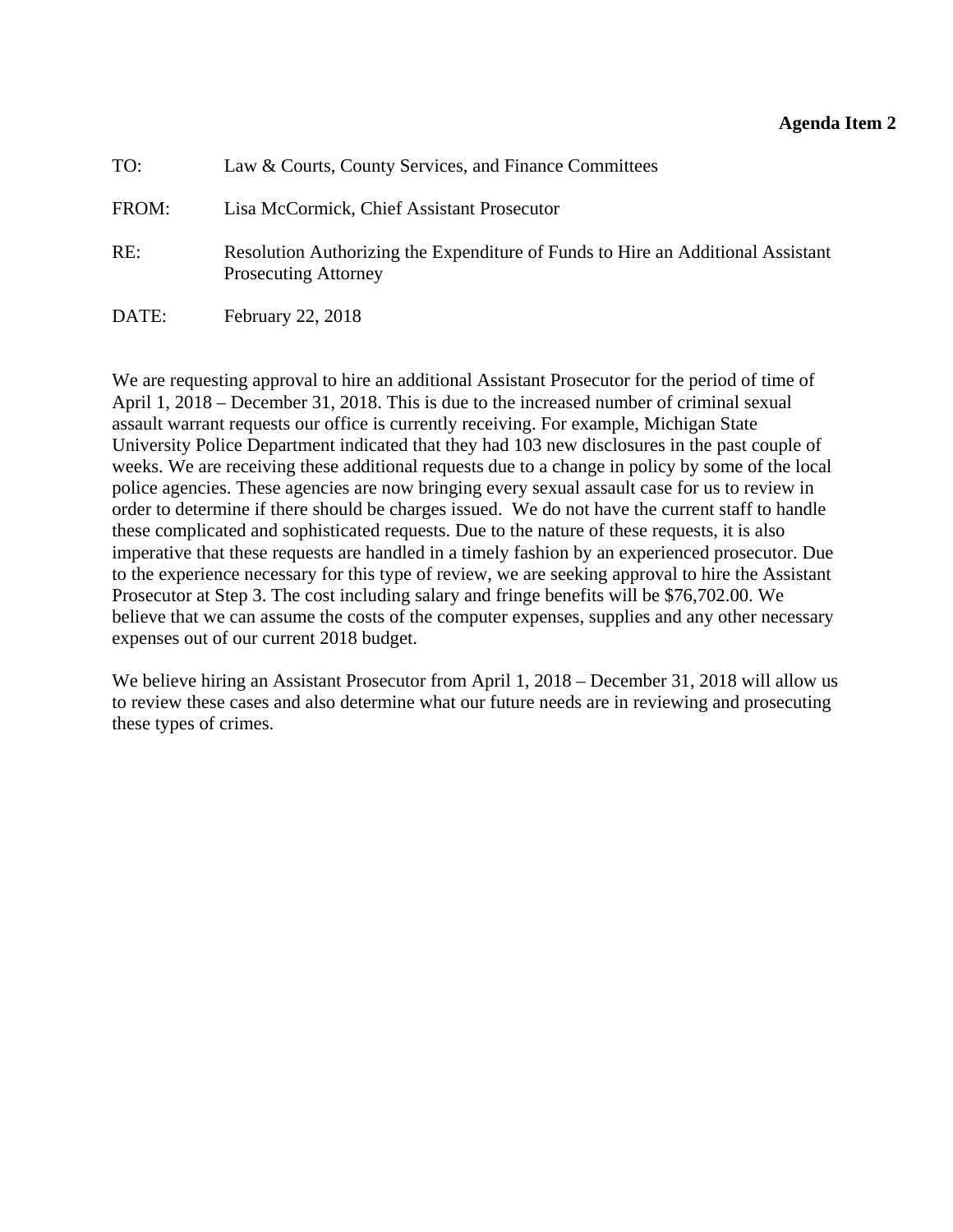Introduced by the Law & Courts, County Services and Finance Committees of the:

# INGHAM COUNTY BOARD OF COMMISSIONERS

# **RESOLUTION TO AUTHORIZE THE EXPENDITURE OF FUNDS TO HIRE AN ASSISTANT PROSECUTING ATTORNEY**

WHEREAS, the Ingham County Prosecutor's Office has seen an increase in Sexual Assault Warrant requests due to the change of policy of some of the local police agencies requiring that every case of sexual assault be reviewed by the Ingham County Prosecutor's Office; and

WHEREAS, the Ingham County Prosecutor's Office does not have sufficient staff to handle the volume of cases that are necessary to be reviewed and prosecuted if authorized; and

WHEREAS, due to the time sensitive nature of the pending review of these additional criminal cases it is necessary to hire an Assistant Prosecuting Attorney from April 1, 2018 to December 31, 2018; and

WHEREAS, due to the complex nature and experience necessary to review these types of cases it is necessary to hire the Assistant Prosecuting Attorney at Step 3.

THEREFORE BE IT RESOLVED, that the Ingham County Board of Commissioners hereby authorizes a transfer of up to \$ 76,702 from the 2018 Contingency Fund to the Prosecutor's budget to hire an Assistant Prosecuting Attorney.

BE IT FURTHER RESOLVED, that the Controller/Administrator is authorized to make the necessary adjustments to the 2018 budget and position allocation list.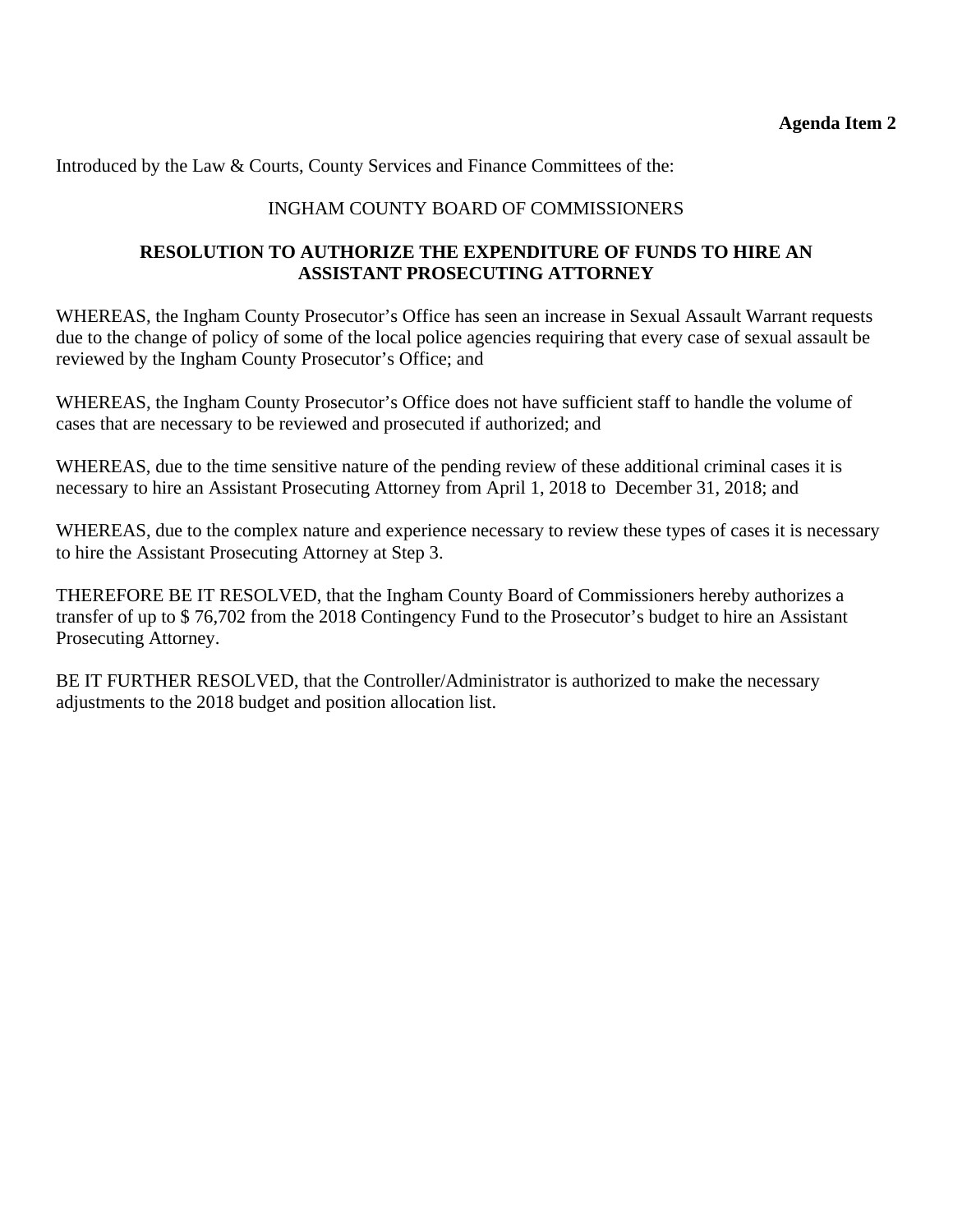<span id="page-19-0"></span>

| TO:             | Law & Courts and Finance Committees<br><b>Board of Commissioners</b> |
|-----------------|----------------------------------------------------------------------|
| <b>FROM:</b>    | John Dinon – Director, Ingham County Animal Control                  |
| DATE:           | 16 February 2018                                                     |
| <b>SUBJECT:</b> | Request to accept an anti-cruelty grant                              |
|                 | For the meeting agendas of March 1 (L&C) and March 7 (Finance)       |

# **BACKGROUND**

The Michigan Department of Agriculture and Rural Development offers grants to animal shelters for a variety of programs from their Companion Animal Welfare Fund including projects that serve to educate the public in proper animal care per the anticruelty laws. ICACS has applied for and been awarded \$5,000 to put towards the salary of our animal cruelty officer.

#### **ALTERNATIVES**

The cruelty officer position is funded through grants and donations. Acceptance of this grant will decrease the amount of money needed from other sources. If we do not accept the grant, we will make up the \$5,000 with other raised money.

# **FINANCIAL IMPACT**

The cruelty officer position is funded through grants and donations. Acceptance of this grant will help ensure that money from the department budget will not be needed to pay this cost.

#### **OTHER CONSIDERATIONS**

In addition to providing some grants to animal shelters, MDARD is the state regulatory agency that licenses and inspects shelters.

#### **RECOMMENDATION**

Based on the information presented, I respectfully recommend approval of the attached resolution to accept the MDARD anti-cruelty grant.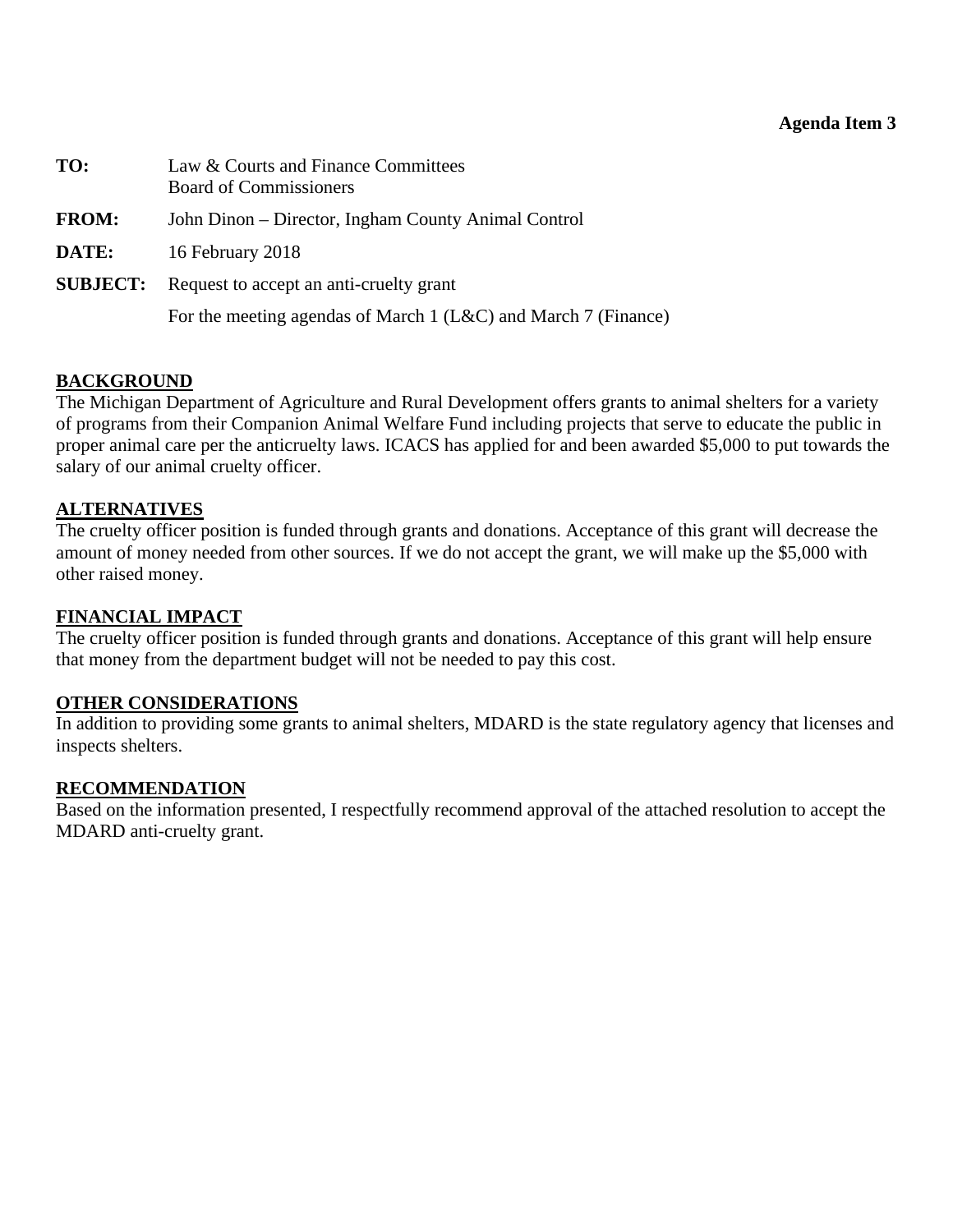Introduced by the Law & Courts and Finance Committees of the:

# INGHAM COUNTY BOARD OF COMMISSIONERS

### **RESOLUTION TO ACCEPT THE MDARD ANTI-CRUELTY GRANT**

WHEREAS, the Ingham County Animal Control has applied for and has been approved to receive an anticruelty grant from the Michigan Department of Agriculture and Rural Development (MDARD) Companion Animal Welfare Fund; and

WHEREAS, the purpose of this grant is pay part of ICACS' animal cruelty officer's salary; and

WHEREAS, the award amount of this grant is \$5,000 with no match requirement.

THEREFORE BE IT RESOLVED, that the Ingham County Board of Commissioners approves acceptance of the \$5,000 grant from MDARD.

BE IT FURTHER RESOLVED, that the Ingham County Board of Commissioners authorizes the Controller/Administrator to make the necessary budget adjustments to the Ingham County Animal Control budget.

BE IT FURTHER RESOLVED, that the Ingham County Board of Commissioners authorizes the Board Chairperson to sign any necessary contract documents which are consistent with this resolution and approved as to form by the County Attorney.